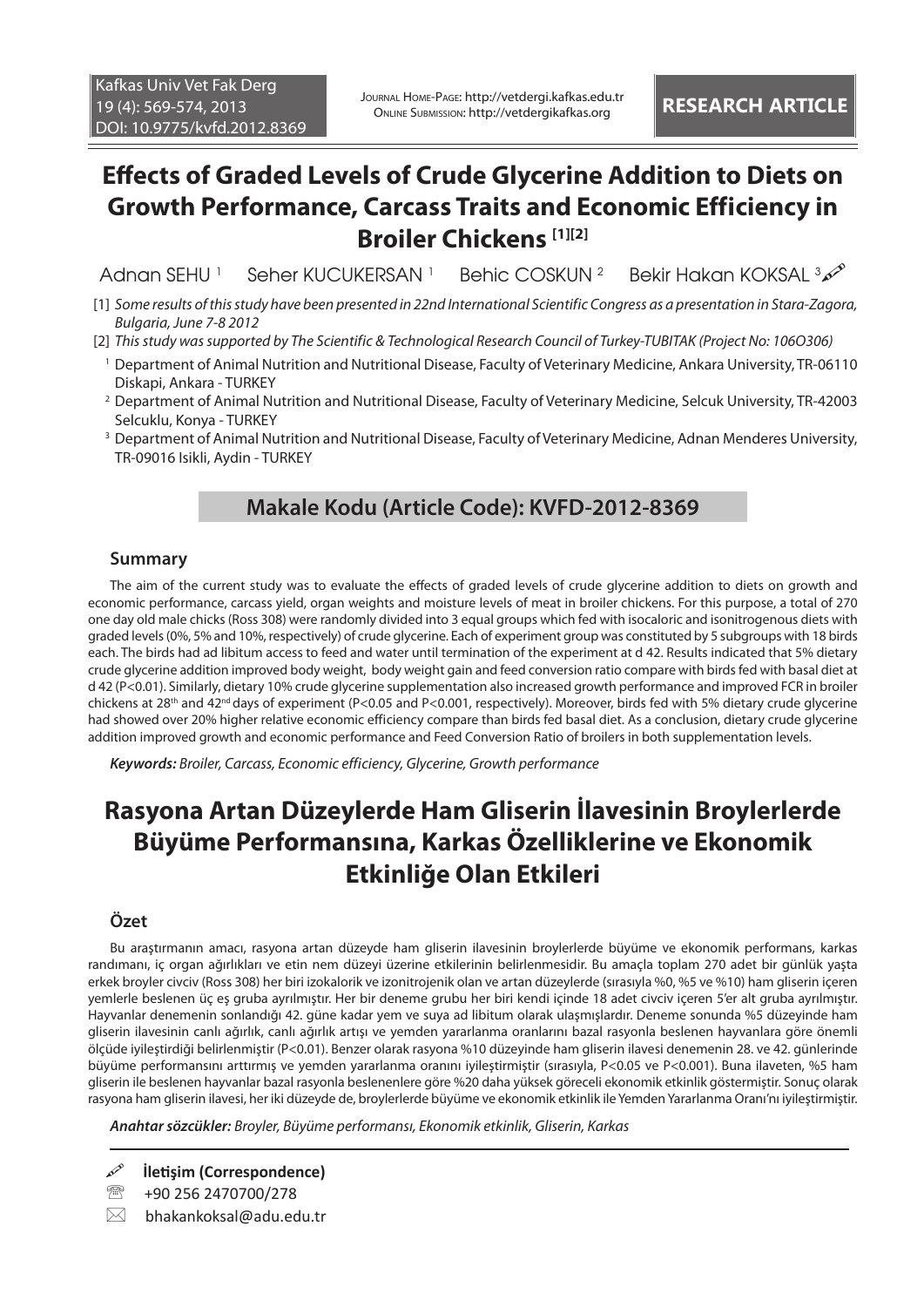#### **INTRODUCTION**

In poultry industry, because of increasing prices of energy rich feedstuffs, there is remarkable effort for searching of energy alternatives for chicken diets. In this content, researchers focus on the use glycerine as a less expensive energy source in poultry diets [1]. Glycerine, also known as glycerol or glycerin, is a by-product of biodiesel production and usage of this product as an energy source for animal diets has been got attention in recent years [2-4]. Glycerine has been evaluated for poultry as a feed ingredient which provides energy for cellular metabolism  $[5-9]$ . Moreover, several studies have been performed for understanding effects of dietary glycerine addition on performance in broiler chickens [4,7-9], quails [10], and laying hens [11]. Simon et al.<sup>[7]</sup> observed that dietary glycerol addition at level of 5 and 10% had improving effect on body weight gain, feed intake and feed efficiency similar to Suchy et al.<sup>[12]</sup> who evaluated that effect of pure and raw glycerol addition to diet on production parameters and slaughter traits in male and female broiler chickens. They found that birds fed diet with glycerol had signicantly higher body weight, feed intake and carcass trait compare with birds fed with basal diet. On the other hand, Cerrate et al.<sup>[9]</sup> reported that feed intake and body weights of birds were decreased with 10% glycerine addition to diets in broilers. However authors stressed that addition of glycerine to diets at a level of 5 and 2.5% had improvement effect on breast yield as a percentage and dressed carcass of birds.

Even though pure glycerine can be used in many different applications including food, cosmetic, drug and weapon industries, and generally recognized as safe for use in animal feed usage of crude glycerine, which find a place to itself in animal feeds recently, has some concern about residual level of methanol sodium, fatty acid and moisture content in it  $[3,9,11]$ . In this point, because of contradiction results from different studies about the effect of dietary glycerine addition on performance and carcass characteristics in broiler chickens, and insufficient number of study about the usage of crude glycerine in diets of birds; the aim of present trial was evaluated the effect graded level of dietary crude glycerin on growth and economic performance, carcass yield, organ weights and moisture levels of meat in broiler chickens.

#### **MATERIAL and METHODS**

In this experiment, 270 one-day-old male Ross 308 broiler chicks were randomly divided into 3 groups according to the dietary regimen and each group was constituted by 5 subgroups of 18 birds.

The experimental protocol was approved by Local Ethics Committee of Selcuk University.

In the control group, chickens were fed with basal standard diets based on corn and soybean meal by recommendations of NRC [13], more specifically with a starter diet [23% crude proteins (CP) and 3100 kcal/kg metabolically energy (ME)] for the first 10 d of trial then with a grower diet [22% CP and 3150 kcal/kg ME] for the between 11 to 28 d of experiment, and then with a finisher diet [21% CP and 3200 kcal/kg ME] for the 3rd and the last 14 days of trial *(Table 1)*. Birds from the groups 2 and 3 received standard diets supplemented with 5% or 10% glycerol, respectively for the whole experimental period. Feed and water were provided *ad libitum*. The birds were housed in wire-bottomed pens fitted with electrical heaters during the 42 days experimental period. The temperature started at 33°C (from the 1<sup>st</sup> day to the 3<sup>rd</sup> day) and was gradually reduced (2-3°C/week) according to normal management practice. Chicks were maintained on a 24 h constant light schedule until the end of the experiment.

Body weights were determined by pen on days 1, 14, 28 and 42 and feed intakes were measured during each rearing period. Similarly, the cumulated body weight gains (expressed as g/bird and calculated body weight differences of birds from the 1<sup>st</sup> day to the 14<sup>th</sup>, 28<sup>th</sup> and 42<sup>nd</sup> days, respectively) and feed conversion ratios (expressed as g of consumed feed/weight gain in g) were calculated for each rearing period. On the day 42, 3 birds from each pen for which the body weight was closed to the mean value were slaughtered by cervical dislocation. The weight of the carcass, liver, spleen, gizzard, heart, glandular stomach and cloacal fat were recorded and all values were expressed as percentages of the carcass weight for a same bird. The duodeno-jejunal contents were collected from 3 other birds from each pen slaughtered on the d 42 and the samples were diluted with deionised water for determine pH levels of intestine.

By the end of trial, experiment groups were economically evaluated by using two procedures with a help of consideration the costs of feeds, labor, equipments, nursing and chicken meat from actual market prices; one of them was the total cost needed to obtain one-kilogram carcass weight and second was the net revenue per unit of total.

Data from present study were analyzed by Anova using SPSS 11.50 program (Inc., Chicago, II, USA). Significant differences among treatment were determined using Duncan's multiple range tests [14] with a 5% level of probability.

## **RESULTS**

The growth performance and the feed intakes in broilers according to the dietary treatments are summarized in the *Table 2*. The body weights (BW) and the body weight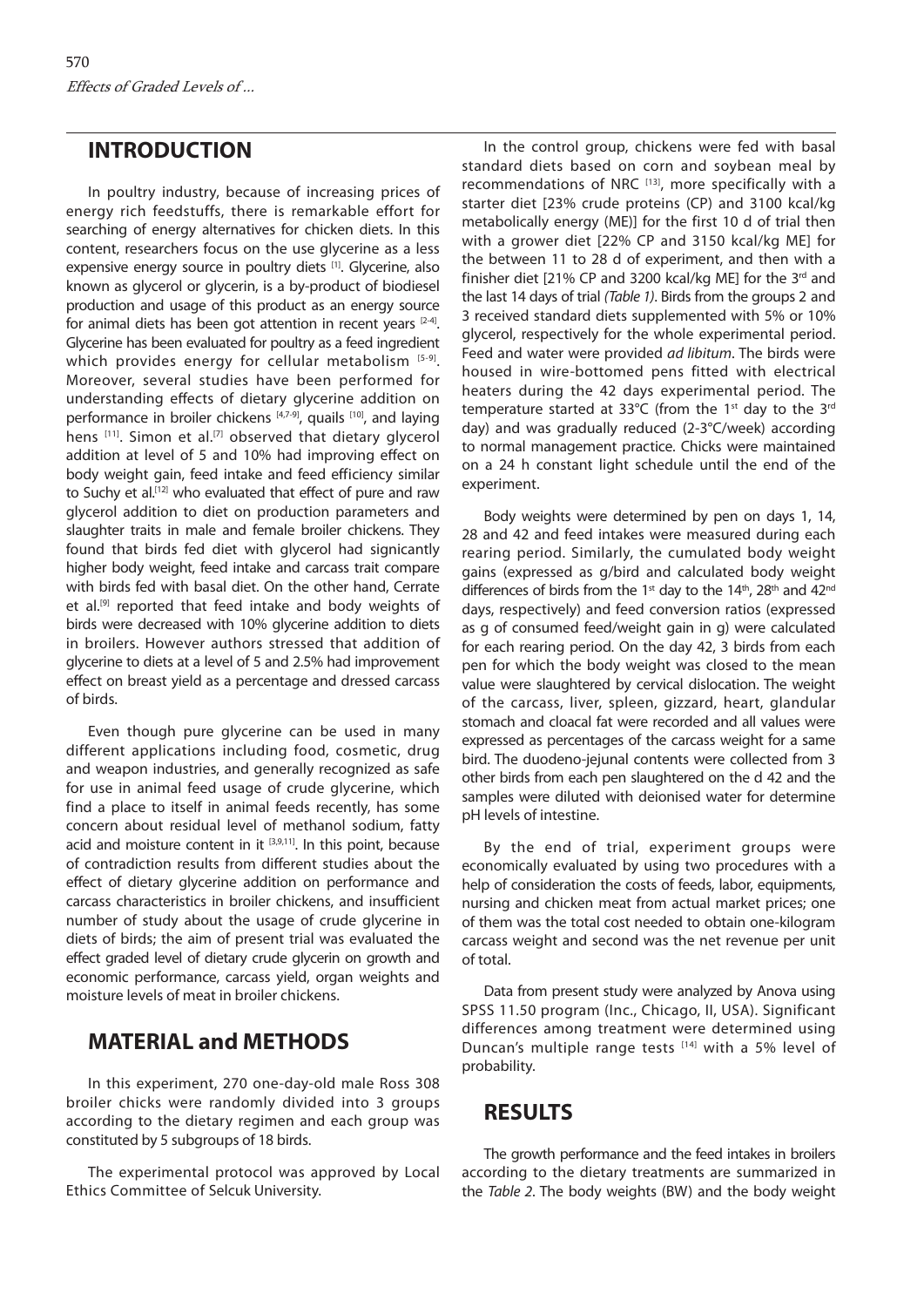| Table 1. Feedstuffs and nutrient composition of experiment diets                                                                                                                  |                      |                |                |                |                     |                |                              |                |                 |  |  |
|-----------------------------------------------------------------------------------------------------------------------------------------------------------------------------------|----------------------|----------------|----------------|----------------|---------------------|----------------|------------------------------|----------------|-----------------|--|--|
| Tablo 1. Deneme rasyonlarının yem ham madde içerikleri ve besin madde değerleri                                                                                                   |                      |                |                |                |                     |                |                              |                |                 |  |  |
| <b>Ingredients</b>                                                                                                                                                                | <b>Feeding Stage</b> |                |                |                |                     |                |                              |                |                 |  |  |
|                                                                                                                                                                                   | Starter (0 to 10 d)  |                |                |                | Grower (11 to 28 d) |                | <b>Finisher (29 to 42 d)</b> |                |                 |  |  |
| Crude glycerin <sup>1</sup>                                                                                                                                                       | $\Omega$             | 5              | 10             | $\Omega$       | 5                   | 10             | $\Omega$                     | 5              | 10 <sup>1</sup> |  |  |
| Corn                                                                                                                                                                              | 52.33                | 46.33          | 40.38          | 54.13          | 48.13               | 42.13          | 54.8                         | 48.73          | 42.63           |  |  |
| Soybean meal                                                                                                                                                                      | 32                   | 33.05          | 34.00          | 31             | 32                  | 33             | 31.13                        | 32.2           | 33.3            |  |  |
| Gluten                                                                                                                                                                            | $7\overline{ }$      | $\overline{7}$ | $\overline{7}$ | 6.5            | 6.5                 | 6.5            | 5                            | 5              | 5               |  |  |
| Vegetable oil                                                                                                                                                                     | $\overline{4}$       | $\overline{4}$ | 4              | 4.5            | 4.5                 | 4.5            | 5.5                          | 5.5            | 5.5             |  |  |
| Limestone                                                                                                                                                                         | $\mathbf{1}$         | $\mathbf{1}$   | $\mathbf{1}$   | 0.9            | 0.9                 | 0.9            | 0.9                          | 0.9            | 0.9             |  |  |
| <b>DCP</b>                                                                                                                                                                        | 2.25                 | 2.25           | 2.25           | $\overline{2}$ | $\overline{2}$      | $\overline{2}$ | $\overline{2}$               | $\overline{2}$ | $\overline{2}$  |  |  |
| Salt                                                                                                                                                                              | 0.4                  | 0.4            | 0.4            | 0.4            | 0.4                 | 0.4            | 0.4                          | 0.4            | 0.4             |  |  |
| Vitamin mix <sup>2</sup>                                                                                                                                                          | 0.1                  | 0.1            | 0.1            | 0.1            | 0.1                 | 0.1            | 0.1                          | 0.1            | 0.1             |  |  |
| Mineral $mix^3$                                                                                                                                                                   | 0.07                 | 0.07           | 0.07           | 0.07           | 0.07                | 0.07           | 0.07                         | 0.07           | 0.07            |  |  |
| Methionine                                                                                                                                                                        | 0.35                 | 0.35           | 0.35           | 0.2            | 0.2                 | 0.2            | 0.1                          | 0.1            | 0.1             |  |  |
| Lysine                                                                                                                                                                            | 0.50                 | 0.45           | 0.45           | 0.2            | 0.2                 | 0.2            | $\overline{0}$               | $\mathbf{0}$   | $\mathbf{0}$    |  |  |
| Total                                                                                                                                                                             | 100                  | 100            | 100            | 100            | 100                 | 100            | 100                          | 100            | 100             |  |  |
| <b>Calculated Analyses</b>                                                                                                                                                        |                      |                |                |                |                     |                |                              |                |                 |  |  |
| CP                                                                                                                                                                                | 23                   | 23             | 23             | 22             | 22                  | 22             | 21                           | 21             | 21              |  |  |
| <b>ME</b>                                                                                                                                                                         | 3107                 | 3106           | 3107           | 3152           | 3153                | 3153           | 3201                         | 3201           | 3200            |  |  |
| Ca                                                                                                                                                                                | 1.02                 | 1.03           | 1.03           | 0.92           | 0.93                | 0.93           | 0.92                         | 0.93           | 0.93            |  |  |
| Avail. P                                                                                                                                                                          | 0.50                 | 0.50           | 0.50           | 0.46           | 0.46                | 0.46           | 0.46                         | 0.46           | 0.46            |  |  |
| Met+sist.                                                                                                                                                                         | 1.13                 | 1.12           | 1.11           | 0.96           | 0.95                | 0.94           | 0.82                         | 0.82           | 0.81            |  |  |
| Lizin                                                                                                                                                                             | 1.46                 | 1.44           | 1.45           | 1.2            | 1.21                | 1.22           | 1.03                         | 1.04           | 1.06            |  |  |
| <sup>1</sup> Chemical composition of crude glycerin; 4.13% ash, 0.17% salt, 9.11 pH, and 0.45% methanol; <sup>2</sup> Vitamin premix supplied the following per kilogram of diet: |                      |                |                |                |                     |                |                              |                |                 |  |  |

*vit-A 15.000 IU, vit-D3 5.000 IU, vit-E 50 mg, vit-K3 10 mg, vit-B1 4 mg, vit-B1 8 mg, vit-B6 5 mg, vit-B12 0.025 mg, niacin 50 mg, pantothenic acid 20 mg, folic acid*  20 mg, biotin 0.25 mg, vit-C 75 mg, kolin 175 mg ; <sup>3</sup> Mineral premix supplied the following per kilogram of diet: Mn 100 mg, Zn 150 mg, Fe 100 mg, Cu 20 mg, *I 15 mg, Co 0.5 mg, Se 0.2 mg, Mo 1 mg, Mg 50 mg*

gains (BWG) during the first 14 d of experiment showed no significant variance among treatment groups, whereas, BW were significantly increased in birds fed with 5% and %10 crude glycerine (CG) supplemented diet compared to bird fed with basal diet at 28 and 42 days of experiment (P<0.05 and P<0.01, respectively). Furthermore, the mean of BW and BWG results cumulated over the whole experimental period (1 to 42 d) were markedly increased in graded level CG supplemented broilers (P<0.05 and P<0.01, respectively). On the other hand, although the differences were not significant among groups, the highest feed intakes (FI) for the all periods (starter, grower and finisher) were also observed in birds supplemented with 5% CG. Feed conversion ratio (FCR) was not significantly altered in the CG supplemented birds compared to the controls at d 14 while it improve by 5% and 10% CG addition at  $28<sup>th</sup>$  and  $42<sup>nd</sup>$  days of experiment (P<0.001 and P<0.01, respectively).

As shown in *Table 3*, the carcass traits (including carcass yields, moisture of breast and drumstick), the relative organ weights (100 x organ weight/carcass weight) and intestinal pH levels were summarized. Even

though there were no significant variances in carcass traits according to the 3 dietary regimens, the lowest carcass yield was recorded for birds supplemented with 10% CG but differences among treatments were not significant. The relative gizzard (P<0.05) weights were significantly decreased in birds supplemented with 10% CG compared to birds fed with basal diet. By contrast, cloacal fat percentages (not significant) were higher in 10% CG supplemented broilers than control group birds. Intestinal pH levels showed no significant differences between treatment groups, however supplemented birds (5% and 10% glycerine, respectively) present more alkaline pH compare with birds fed with basal diet.

The results for economic evaluation of graded level of dietary CG inclusion was summarize in *Table 4*. Our finding indicated that 5% dietary CG supplementation had improving effect on relative economic efficiency (REEF) in broiler chickens. Chicks fed with 5% dietary CG showed over 20% higher results then birds fed with basal diet. On the other hand when CG level increased (to 10%) REEF of chickens decreased over 5% than birds fed without any CG addition in their diets.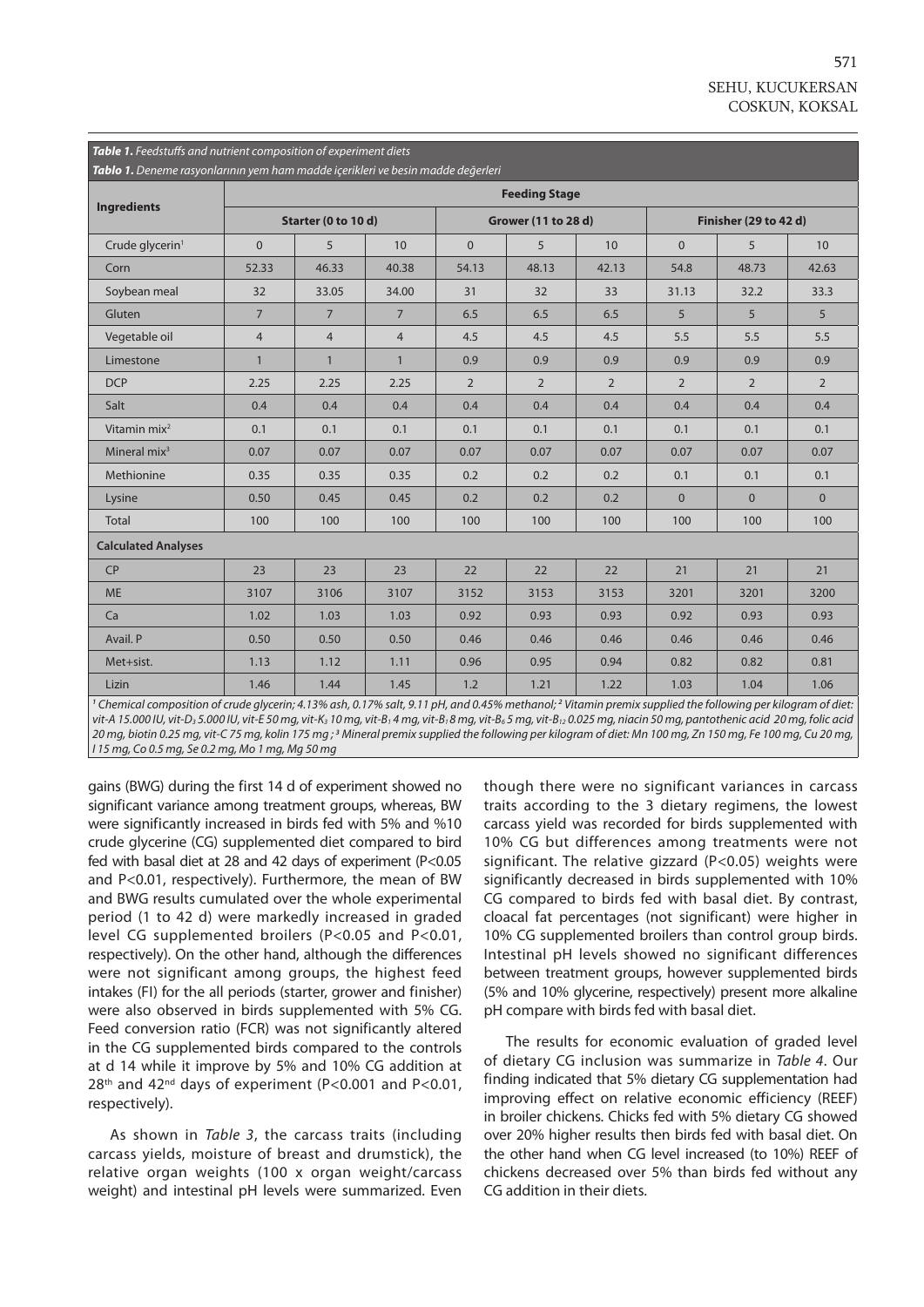*Table 2. Effects of dietary graded levels of crude glycerin (CG) supplementation on growth performance of broiler chickens*

| <b>Tablo 2.</b> Rasyona artan düzeylerde ilave edilen ham gliserinin (HG) broylerlerde büyüme performansına etkileri                                     |           |              |           |           |                  |                      |                      |           |                   |                      |                      |           |                   |
|----------------------------------------------------------------------------------------------------------------------------------------------------------|-----------|--------------|-----------|-----------|------------------|----------------------|----------------------|-----------|-------------------|----------------------|----------------------|-----------|-------------------|
| <b>Treatment</b>                                                                                                                                         | Day 1     | Days 1 to 14 |           |           |                  | Days 1 to 28         |                      |           |                   | Days 1 to 42         |                      |           |                   |
| CG level (%)                                                                                                                                             | BW, q     | BW, q        | BWG, q    | Fl, q     | FCR <sup>1</sup> | BW, q                | BWG, q               | Fl, q     | FCR <sup>1</sup>  | BW, q                | BWG, a               | FI, q     | FCR <sup>1</sup>  |
| $\overline{0}$                                                                                                                                           | 46.21     | 362.56       | 316.35    | 427.39    | 1.35             | 1112.60 <sup>b</sup> | 1066.39 <sup>b</sup> | 1751.33   | $1.64^{\circ}$    | 2110.73 <sup>b</sup> | 2064.52 <sup>b</sup> | 3734.48   | 1.81 <sup>a</sup> |
| 5                                                                                                                                                        | 46.12     | 373.03       | 326.92    | 430.28    | 1.32             | 1221.96 <sup>a</sup> | 1175.84 <sup>a</sup> | 1794.29   | 1.53 <sup>b</sup> | 2282.20 <sup>a</sup> | 2242.09 <sup>a</sup> | 3813.86   | 1.70 <sup>b</sup> |
| 10                                                                                                                                                       | 46.14     | 359.72       | 313.59    | 408.28    | 1.30             | 1198.17 <sup>a</sup> | 1152.03 <sup>a</sup> | 1702.24   | 1.48 <sup>b</sup> | 2228.90 <sup>a</sup> | 2182.77 <sup>a</sup> | 3649.83   | 1.67 <sup>b</sup> |
| SEM <sup>2</sup>                                                                                                                                         | 0.17      | 3.74         | 3.76      | 5.34      | 0.01             | 18.67                | 18.65                | 16.94     | 0.02              | 25.75                | 25.75                | 31.27     | 0.02              |
| P                                                                                                                                                        | <b>NS</b> | <b>NS</b>    | <b>NS</b> | <b>NS</b> | <b>NS</b>        | *                    | $*$                  | <b>NS</b> | ***               | **                   | $**$                 | <b>NS</b> | **                |
| $ECD -$ Engl conversion ratio was calculated by dividing food consumption (a) to RIM agin (a) per pen basis 2 SEM – Standard error of the mean, NS – Not |           |              |           |           |                  |                      |                      |           |                   |                      |                      |           |                   |

 *FCR = Feed conversion ratio was calculated by dividing feed consumption (g) to BW gain (g) per pen basis, <sup>2</sup> SEM = Standard error of the mean, NS = Not significant at P>0.05; \* P<0.05; \*\* P<0.01; \*\*\* P<0.001, a,b Means within a treatment and column with different subscripts differ significantly*

*Table 3. Effects of dietary graded levels of crude glycerin (CG) supplementation on carcass yield (%), meat moisture levels (%), relative organ weights (g/100 g body weight), and intestinal pH in broiler chickens*

*Tablo 3. Rasyona artan düzeylerde ilave edilen ham gliserinin (HG) broylerlerde karkas randımanı (%), et nem düzeyleri (%), göreceli organ ağırlıkları (g/100 g canlı ağırlık) ve bağırsak pH üzerine etkileri*

| $\frac{1}{2}$ cannot a given $\frac{1}{2}$ it is being noting to the contract of the set of the set of the set of the set of the set of the set of the set of the set of the set of the set of the set of the set of the set of the s |                                |                                          |                                        |                         |                                  |              |               |              |                    |                                    |
|---------------------------------------------------------------------------------------------------------------------------------------------------------------------------------------------------------------------------------------|--------------------------------|------------------------------------------|----------------------------------------|-------------------------|----------------------------------|--------------|---------------|--------------|--------------------|------------------------------------|
| <b>CG Levels</b><br>(%)                                                                                                                                                                                                               | <b>Carcass</b><br><b>Yield</b> | <b>Moisture of</b><br><b>Breast Meat</b> | <b>Moisture of</b><br><b>Drumstick</b> | <b>Intestinal</b><br>pH | <b>Cloacal</b><br><b>Fat Pad</b> | <b>Liver</b> | <b>Spleen</b> | <b>Heart</b> | <b>Gizzard</b>     | <b>Glandular</b><br><b>Stomach</b> |
| $\Omega$                                                                                                                                                                                                                              | 74.92                          | 75.92                                    | 77.04                                  | 6.28                    | 1.34                             | 2.09         | 0.11          | 0.46         | 1.41 <sup>a</sup>  | 0.37                               |
| $5^{\circ}$                                                                                                                                                                                                                           | 74.59                          | 76.35                                    | 75.74                                  | 6.30                    | 1.42                             | 1.84         | 0.09          | 0.42         | 1.34 <sup>ab</sup> | 0.33                               |
| 10                                                                                                                                                                                                                                    | 69.93                          | 76.00                                    | 76.16                                  | 6.36                    | 1.58                             | 1.97         | 0.11          | 0.47         | 1.19 <sup>b</sup>  | 0.34                               |
| <b>SEM</b>                                                                                                                                                                                                                            | 1.29                           | 0.12                                     | 0.31                                   | 0.03                    | 0.09                             | 0.05         | 0.01          | 0.01         | 0.03               | 0.01                               |
| P                                                                                                                                                                                                                                     | <b>NS</b>                      | <b>NS</b>                                | <b>NS</b>                              | <b>NS</b>               | <b>NS</b>                        | <b>NS</b>    | <b>NS</b>     | <b>NS</b>    | $*$                | <b>NS</b>                          |
| $\overline{MS}$ – Not cignificant at P $\searrow$ 0.0, <sup>a,b</sup> Mogne within a treatment and column with different subscripts differ significantly                                                                              |                                |                                          |                                        |                         |                                  |              |               |              |                    |                                    |

*NS = Not significant at P>0.0, a.b Means within a treatment and column with different subscripts differ significantly*

| <b>Table 4.</b> Effects of dietary graded levels of crude glycerin (CG)<br>supplementation on economic efficiency in broiler chickens<br>Tablo 4. Rasyona artan düzeylerde ilave edilen ham gliserinin (HG)<br>broylerlerde ekonomik yararlanım üzerine etkileri |                                |        |       |  |  |  |  |  |  |
|------------------------------------------------------------------------------------------------------------------------------------------------------------------------------------------------------------------------------------------------------------------|--------------------------------|--------|-------|--|--|--|--|--|--|
| <b>Cost of Items</b>                                                                                                                                                                                                                                             | <b>Level of Dietary CG (%)</b> |        |       |  |  |  |  |  |  |
| (Per Bird)                                                                                                                                                                                                                                                       | $\bf{0}$                       | 5      | 10    |  |  |  |  |  |  |
| Fixed costs (TL) <sup>a</sup>                                                                                                                                                                                                                                    | 1.52                           | 1.52   | 1.52  |  |  |  |  |  |  |
| Feed cost (TL)                                                                                                                                                                                                                                                   | 4.48                           | 4.64   | 4.51  |  |  |  |  |  |  |
| Total cost (TL)                                                                                                                                                                                                                                                  | 6.00                           | 6.16   | 6.03  |  |  |  |  |  |  |
| Carcass weight (CW, kg)                                                                                                                                                                                                                                          | 1.58                           | 1.71   | 1.56  |  |  |  |  |  |  |
| Cost/kg CW (TL)                                                                                                                                                                                                                                                  | 3.80                           | 3.60   | 3.87  |  |  |  |  |  |  |
| Total revenue (TL) <sup>b</sup>                                                                                                                                                                                                                                  | 8.69                           | 9.41   | 8.58  |  |  |  |  |  |  |
| Net revenue $(TL)^c$                                                                                                                                                                                                                                             | 2.69                           | 3.25   | 2.55  |  |  |  |  |  |  |
| Relative economic efficiency <sup>d</sup>                                                                                                                                                                                                                        | 100.00                         | 120.82 | 94.80 |  |  |  |  |  |  |

*a- All stable prices (including transport, bird and poultry house costs) of whole rearing period for each bird, b- Assuming that the selling price of one kilogram carcass weight is 5.50 TL, c- Net revenue per unit total cost, d- Relative economic costs of treatments when costs of birds fed with basal diet assume 100%*

## **DISCUSSION**

In present study, effects of CG (by-product of biodiesel industry) on the growth performance were evaluated in broiler chickens. It was determined that addition of CG into broiler diets at level of 5% and 10% showed significant promoting effects on growth performance (BW and BWG), particularly in the growing and finisher period of rearing. The growth performance was similar during the first 14 d of trial in broiler chickens, after than it showed remarkable increased for birds fed with graded level CG supplemented diets. This result might be related with AME<sub>n</sub> of glycerine 10% higher than corn  $[13]$  so it is a replacement of carbohydrates in diet [15]. Similarly, FCR results also showed significant variances among treatments not starter but grower and finisher rearing period of experiment. Dietary 5% and 10% CG supplementation resulted in depression of FCR values compare birds fed with basal diet. For present trial, graded level of CG addition to diet had improvement effect on FCR in birds. However, the feed intake has not significantly differed between groups for the whole experimental period but it was slightly increased (not significant) in birds consume graded level of CG in their diets at d 42, probably, palatability increasing affect of CG. These findings showed positive correlation with number of studies [4,7,12,16] which have reported dietary glycerol supplementation had positive effects on growth performance in broiler chickens. Suchy et al.<sup>[12]</sup> substituted 50% of dietary soybean oil with pure and raw glycerol in a ratio of 1:2 in male and female broilers. They observed that BW of both male and female chickens in experimental groups was significantly higher than birds in control group at d15 and d40 of experiment (P<0.05, P<0.01, respectively). But contrary to our findings in present trial, they found that dietary glycerol addition in different forms (in pure and raw) had increasing effect on FI for whole 40d rearing period in broiler chickens.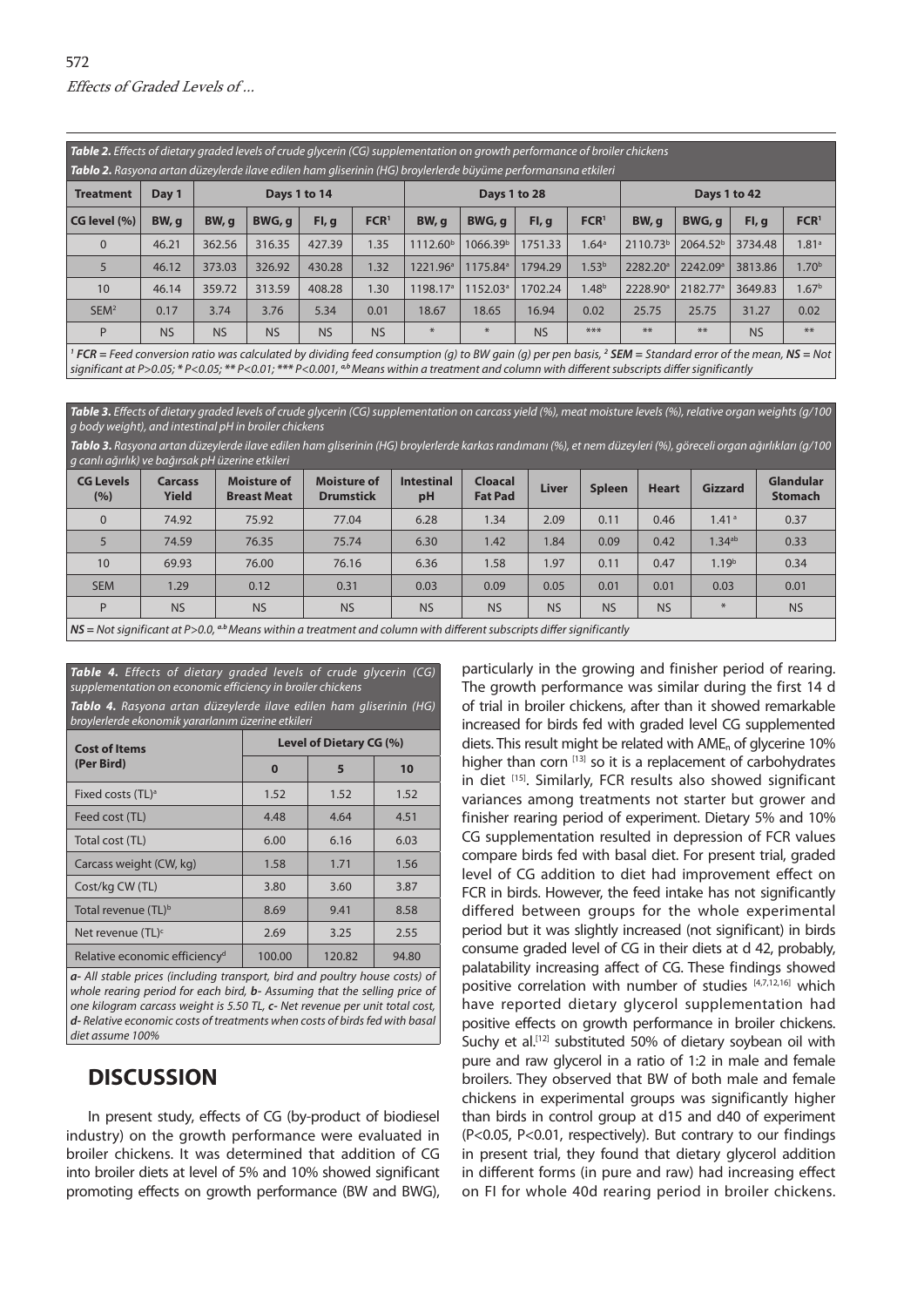Moreover, Simon et al.<sup>[7]</sup> also observed improvement effect of dietary glycerol at levels of 5% and 10% on BW and BWG in broiler chickens. These differences between studies probably related to variances of glycerol content especially metabolizable energy density of products.

The results from present trial were in disagreement with previous studies which have reported glycerol addition had negative  $[5]$  or no effects  $[1,8,9]$  on growth parameters in birds. Lin et al.<sup>[5]</sup> concluded that substitution of dietary energy source at a level of 42.2% with glycerol had significantly detrimental effects on FI. But Simon et al.[8] observed different level of dietary glycerol addition (from 5% to 25%) had no negative effect on FI and FCR in birds. Similarly, Cerreta et al.<sup>[9]</sup> found that birds fed diets with 10% glycerine addition showed significantly less FI than those fed diets with 0 or 5% glycerine and therefore had significantly reduced BW. On a contrary, Mclea et al.[16] observed that increasing level of glycerin addition had improving effect on FCR in birds. These incompatible results from different studies may be related to variances of dietary glycerol level or different content of glycerol, particularly varied methanol and fatty acid content of glycerol.

Although the 10% of dietary CG addition tended to decreased the carcass yield in the present study, we noticed that inclusion of CG in broiler diets had no significant effect on carcass traits (including moisture of drumstick and breast meat) and relative organ weights (except gizzard) with an agreement with previous studies [9,12]. In present trial, we also observed that the relative cloacal fat weight tended to increase in broilers fed with glycerol supplemented, especially at a level of 10% CG due to overestimation of metabolically energy assigned to glycerine [18]. Similarly, Lessard et al.<sup>[6]</sup> have also found out that inclusion of 5% glycerol had increased the cloacal fat pad weight. However, the variances among treatments had no statistical meaning for this finding for present trial. On the other hand, the relative gizzard weight (P<0.05) was significantly depressed in glycerol supplemented birds, especially at a level of 10% CG, compared to the control birds. These findings were in accordance with previous study in which Sehu et al.<sup>[4]</sup> have also observed significant depression of relative gizzard weight with 10% dietary glycerol addition in broiler chickens.

Results from economic evaluation indicated that dietary CG inclusion, especially at a level of 5% had improvement effect on REEF in broiler chickens. However, same tendency for REEF was not observed for birds fed with 10% CG included diets. Contrary, these birds showed lesser REEF results compare than birds fed without any dietary CG inclusion, probably cause of they represent same carcass weight like as control birds with more expensive diet costs. This finding showed partly agreement with Abd-Elsamee et al.<sup>[1]</sup> results, who found that increasing level of

dietary glycerine addition, particularly at a level of 6%, had improvement effect of economic efficiency in broilers.

In conclusion, the results of the current study indicate that graded level (5% and 10%) crude glycerine addition to diets, especially 5% CG, had improvement effects on growth performance (BW, BWG) and FCR in broilers chickens. Moreover, birds fed with 5% dietary CG had present over 20% higher relative economic efficiency compare than birds fed basal diet. However, all other parameters, including carcass parameters and organ weights (except gizzard), were not significantly affected by dietary CG inclusion. As a result, this experiment indicates that graded level of CG inclusion, particularly at a level of 5% CG, could be effectively used in diets with higher profitability in broiler chickens.

#### **REFERENCES**

**1. Abd-Elsamee MO, Abdo ZMA, El-Manylawi MAF, Salim IH:** Use of crude glycerin in broiler diets. *Egypt Poult Sci,* 30 (1): 281-295, 2010.

**2. Thompson JC, He BB:** Characterization of crude glycerol from biodiesel production from multiple feed stocks. *Appl Eng Agric*, 22, 261-265, 2006.

**3. Min YN, Yan F, Liu FZ, Coto C, Waldroup PW:** Glycerin-a new energy source for poultry. *Inter J Poult Sci*, 9 (1): 1-4, 2010.

**4. Sehu A, Kucukersan S, Coskun B, Koksal BH, Citil OB:** Effects of dietary glycerol addition on growth performance, carcass traits and fatty acid distribution in cloacal fat in broiler chickens. *Rev Med Ve*t, 163 (4): 194-200, 2012.

**5. Lin MH, Romsos DR, Leveille GA:** Effect of glycerol on enzyme activities and on fatty acid synthesis in the rat and chicken, *J Nutr,* 106, 1668-1677, 1976.

**6. Lessard P, Lefrancois MR, Bernier JF:** Dietary addition of cellular metabolic intermediates and carcass fat deposition in broilers. *Poult Sci*, 72, 535-545, 1993.

**7. Simon A, Bergner H, Schwabe M:** Glycerol feed ingredient for broiler chickens. *Arch Anim Nutr*, 49, 103-112, 1996.

**8. Simon A, Schwabe M, Bergner H:** Glycerol supplementation to broilers rations with low crude protein content. *Arch Anim Nutr*, 50, 271- 282, 1997.

**9. Cerrate S, Yan F, Wang Z, Coto C, Sacakli P, Waldroup PW:** Evaluation of glycerin from biodiesel production as a feed ingredient for broilers, *Inter J Poult Sci*, 5 (11): 1001-1007, 2006.

**10. Erol H, Yalçin S, Midilli M, Yalçin S:** The effects of dietary glycerol on growth and laying performance, egg trails and some blood biochemical parameters in quails. *Rev Med Vet*, 160, 469-476, 2009.

**11. Yalcin S, Erol H, Ozsoy B, Onbasilar I, Yalcin S, Uner A:** Effects of glycerol on performance, egg traits, some blood parameters and antibody production to SRBC of laying hens. *Livest Sci*, 129, 129-134, 2010.

**12. Suchy P, Strakova E, Kroupa L, Herzig I:** Pure and raw glycerol in the diet of broiler chickens, its effect on the production parameters and slaughter value. *Arch Tierz*, 54 (3): 308-318, 2011.

**13. NRC, National Research Council:** Nutrient Requirements for Poultry. 9<sup>th</sup> ed., pp.26-34, National Academy Press, Washington, DC., 1994.

**14. Duncan DB:** Multiple range and multiple F Test. *Biometrics*, 11, 1-42, 1955.

**15. Dozier III WA, Kerr BJ, Corzo A, Kidd MT, Weber TE, Bregendahl K:**  Apparent metabolizable energy of glycerin for broiler chickens. *Poult Sci*, 87, 317-322, 2008.

**16. Kroupa L, Suchy P, Strakova E, Herzig I:** Glycerol as source of energy in broiler chicken fattening. *Acta Vet Brno*, 80, 157-164, 2011.